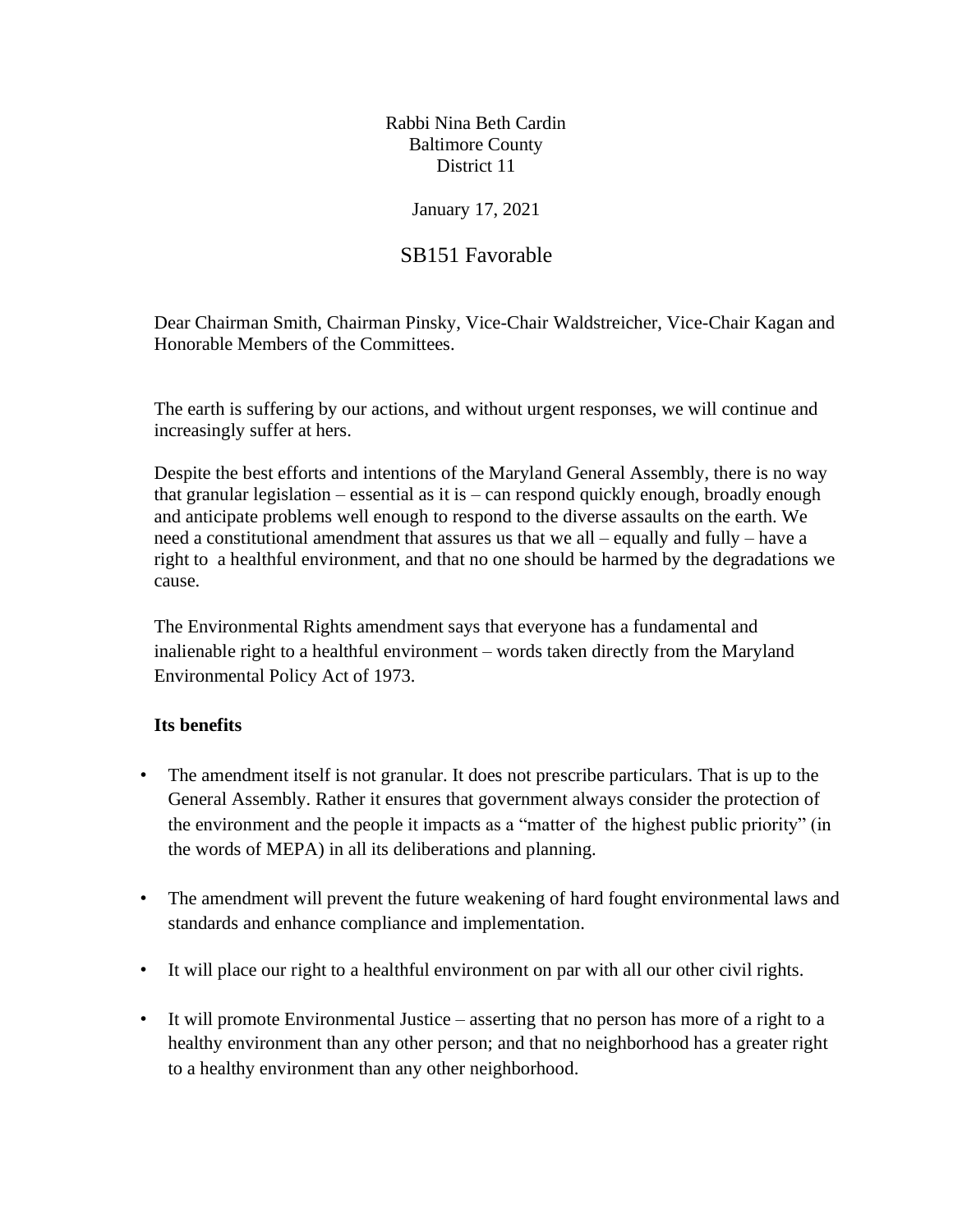• It will strengthen standing for those who can claim that environmental harms impact them directly.

In short, it makes clear once and for all that it is the government's uncontested duty and high priority to protect the environmental rights of all people.

# **No floodgates of litigation**

For those who fear that such an amendment will open the floodgates of litigation, students at the University of Maryland Environmental Law Clinic studied four states that have had an environmental rights provision in their constitutions for over 40 years and found no evidence of a rash of lawsuits. Indeed, they found that the environmental rights provision was never the sole cause of action in a suit, meaning that it is highly likely that those suits would have been brought even without such a provision.

## **This will not stymy development**

Nor will this amendment stymy development. We can learn this from the Pennsylvania Supreme Court ruling in Robinson Twp. v. Commonwealth (623 PA 564, 83 A3d 901, 954 (2013) that found in favor of seven municipalities - the plaintiffs – who used the Environmental Rights amendment to seek the ability to ban fracking in their jurisdictions. In that same opinion, the Court explained that while they found for the plaintiffs in this case, the amendment was not reckless in preventing all progress, that is was not intended to "deprive persons of the use of their property or to derail development leading to an increase in the general welfare, convenience and prosperity of the people."

## **No right is absolute**

Nor will this amendment unduly constrain the legislature, for no right is absolute. The Montana Supreme Court (Montana Envtl. Info. Ctr v Dept of Env Quality 1999 MT 248 (1999) affirmed this in its decision when it used that state's amendment to find in favor of the plaintiff against the state, and yet wrote, as explained by For the Generations: "When a fundamental right articulated in the Declaration of Rights section is at issue, court review requires strict scrutiny, meaning that any demonstrated infringement can only withstand constitutional challenge if [here they quote the Court] 'the State establishes a compelling interest and that its action is closely tailored to effectuate that interest and is the least onerous path that can be taken to achieve the State's objective.'" The court realizes that life requires affecting and sometimes disturbing the environment. The question is, how much,